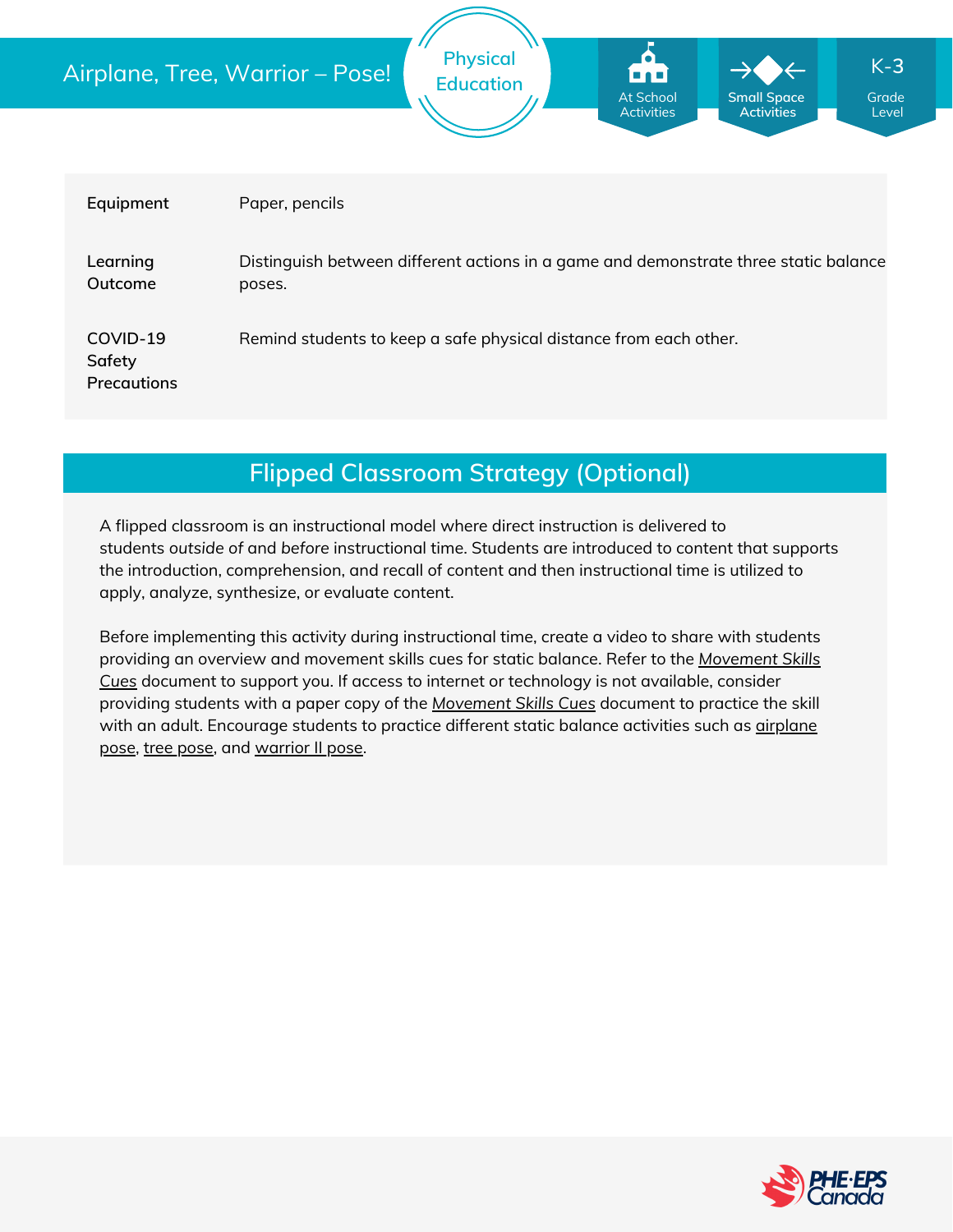

# **Activity Description**

If utilizing a flipped classroom approach, remind students to apply the locomotor movements they learned or reviewed in the video or document. If not utilizing a flipped classroom approach, introduce or review the following three poses: airplane pose, tree pose, and warrior II pose. Encourage students to find a safe place away from others and practice the poses.

Review or introduce Rock, Paper, Scissors and discuss how rock beats scissors, scissors beats paper, and paper beats rock. Explain to students that they will play a similar game using the balancing poses they have practiced. Share that this activity is called Airplane, Tree, Warrior:

**Airplane** beats **Tree** because it can fly over the Tree. **Tree** beats **Warrior** because it is stronger than the Warrior. **Warrior** beats **Airplane** because it can hide from the Airplane.

Provide each student with a piece of paper and a pencil. Review what a tally is and how to complete a tally. Invite students to find a classmate and stand across from them. Together they say *"Airplane, Tree, Warrior, Pose!"*, hopping at each word, and then performing one of the poses. The student who chooses the pose that beats the other student's pose makes a mark on their tally sheet. Students move around the room finding other classmates to challenge and making a mark on their tally sheet each time they beat the other student's pose. If students choose the same pose, they try again until one student chooses a pose that beats the other pose.

# **Physical Education Competencies Reflection Questions**



### **MOVE**

**Develop psychomotor skills, tactics, and strategies that facilitate a variety of physical activities across diverse environments.**



### **THINK**

**Develop cognitive skills and strategies for a variety of movement contexts that facilitate critical thinking, decision making, and problem solving.**



### **FEEL**

**Develop affective skills and strategies that facilitate healthy and safe relationships with themselves, with others, and with their environment.**



**Practice behaviour skills and strategies that facilitate movement competence and confidence.**



Reflection is important to support learning during physical education. Consider asking students the reflection questions below and discuss the answers together.

- *Which movement did you find the easiest? Hardest?*
- *Why do you think it is important to practice these skills?*